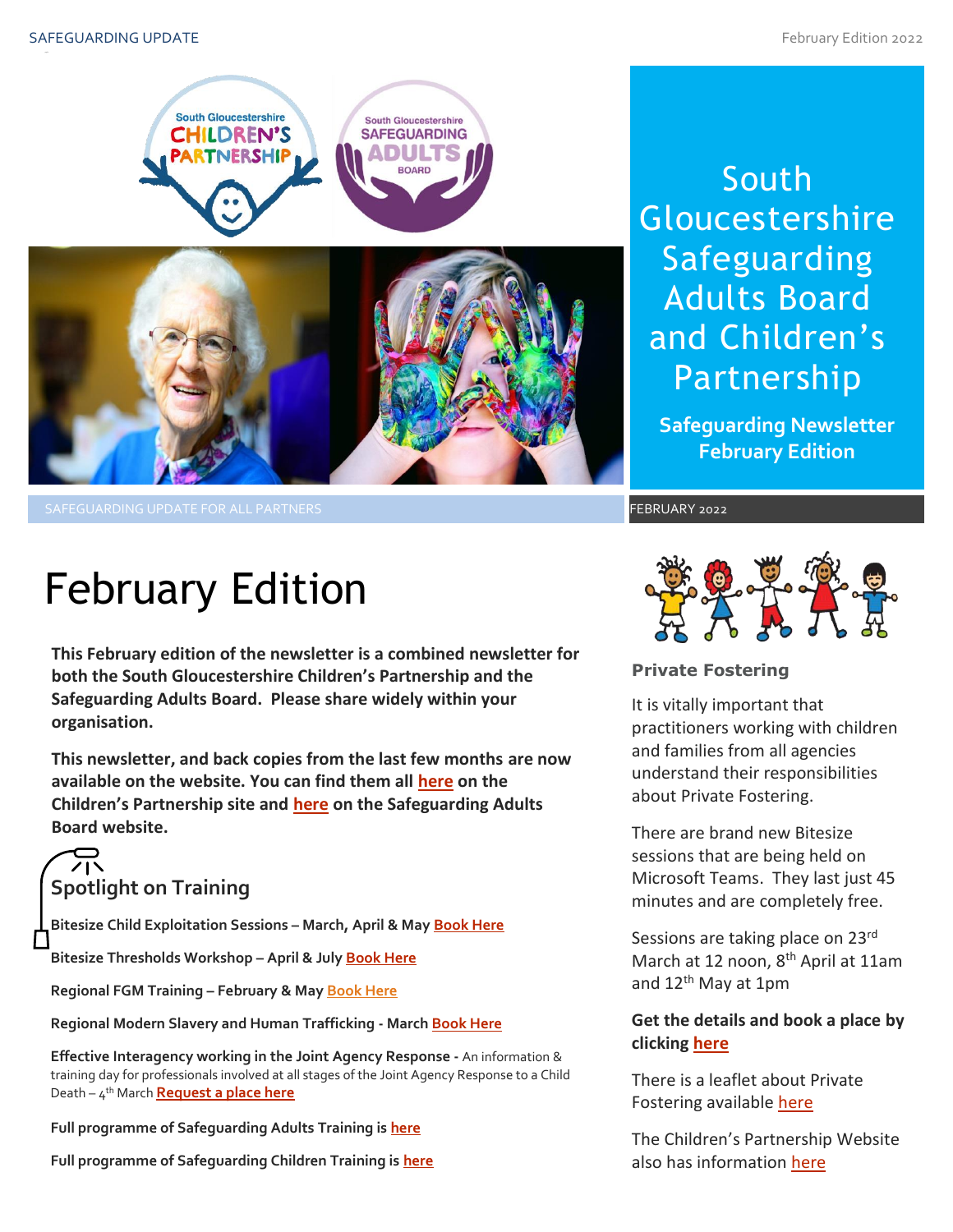# **Learning Disability Consultation**





Our plan about making life better for people with a learning disability and their carers in South Gloucestershire

The plan is about our work from 2022 to 2027

Please tell us what you think of the plan



South Gloucestershire All-age Learning Disability Strategy<br>2022- 2027

The council needs anyone who lives in South Gloucestershire and has a learning disability, as well as their parents, carers and people who work to support them, to say what they think about the plan to make life better for them.

Even if you have joined one of the workshops or given your views, please tell us if you agree with the ideas and focus set out in the draft All-age Learning Disability Strategy.

## <https://consultations.southglos.gov.uk/AALDStrategy>

Please also feel free to complete the online questionnaire in groups. If you would like to respond as a group, please inform Nick Price at [Nick.Price@southglos.gov.uk](mailto:Nick.Price@southglos.gov.uk) before you complete the survey so that group responses can be tracked.

# **Explore the Safeguarding Website**

The Children's Partnership and Safeguarding Adults Board have a joint website.

Never visited? [Click here to look](http://sites.southglos.gov.uk/safeguarding/wp-content/uploads/sites/221/2016/04/QA-Audit-Pre-school-and-under-1s-Dec-2021.pdf)

To help you find your way around and know what is there – each month there will be a spotlight on a different area of the site in 2022.



# **NEWS!**

Both the children's partnership and safeguarding adults board web pages have a tab for news. Clicking on the tab tells you the latest updates and new information with just one click

Check it out! [Safeguarding Adults News](http://sites.southglos.gov.uk/safeguarding/news/?b=a) Children's [Partnership](http://sites.southglos.gov.uk/safeguarding/news/?b=c) News

# **Undertaking Safeguarding Enquiries – with Kate Spreadbury**



The course taking place on 2<sup>nd</sup> March has lots of space. This is an excellent course for Care and Support Providers.

The course helps you to know how to carry out an effective safeguarding enquiry and to have confidence about Section 42 enquiries. All the details are available on the link.

[Book a place here](https://learning.southglos.gov.uk/courses/bookings/c_detail.asp?cid=18808&iscancelled=0&curpage=&keyword=safguarding%20enquiries&ds=1&unconfirmed=&cs=&subid=&keystage=0&sdate=&searchcode=&asearch=&tutid=&estid=&sday=&smonth=&syear=&targetid=&cal=&calday=&calmonth=&calyear=&caldate=&submonth=&subyear=&list=&palist=&frompage=&a=&b=&c=&d=&s_leaid=)